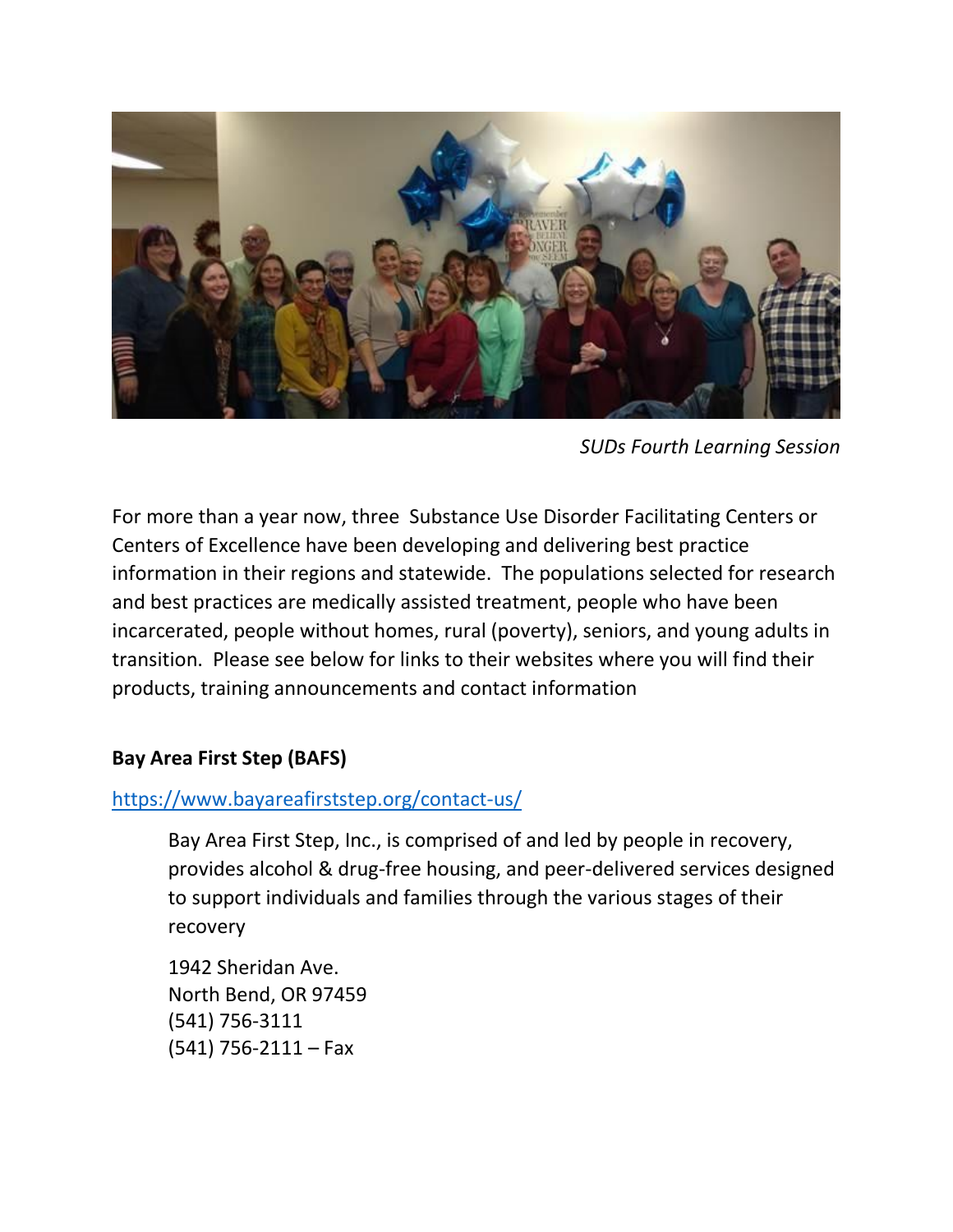EMAIL- General Inquiries: [info@bayareafirststep.org](mailto:info@bayareafirststep.org) Steve Sanden: [ssanden@bayareafirststep.org](mailto:ssanden@bayareafirststep.org)

[Story of Recovery with BAFS support](http://kcby.com/news/local/i-woke-up-in-klamath-county-jail-realized-i-needed-to-start-doing-something-different) 

[BAFS helps people without homes find homes](http://theworldlink.com/news/local/homeless-finding-homes/article_00600a05-9eba-5116-bf59-c78b7fb9e0fc.html)

#### **MetroPlus Association of Addiction Peer Professionals MAAPPS**

<http://www.maapp.org/posteducation>

MAAPPs is an addiction peer association in the Portland Metro Area (tri counties)

2054 N Vancouver Ave Portland OR 97227 (503) 231-8164

# **The Addiction Counselor Certification Board of Oregon—ACCBO**

# <http://accbo.com/>

The Addiction Counselor Certification Board of Oregon (ACCBO) was founded in 1977, with the mission of certifying addiction professionals through competency based evaluation of education, experience and exams. Addiction Counselor Certification Board of Oregon 2054 N. Vancouver Avenue Portland, Oregon 97227 Email: [accbo@accbo.com](mailto:accbo@accbo.com) Eric Martin [eric@accbo.com](mailto:eric@accbo.com)

## **Oregon Peer Network**

#### [https://oregonpeernetwork.net](https://oregonpeernetwork.net/)

Oregon Peer Network (OPN) is an online community designed to enhance Peer Delivered Services (PDS) through technical assistance, training, news, and online forums focused on Mental Health & Substance Use Disorder's (SUD) & Recovery.